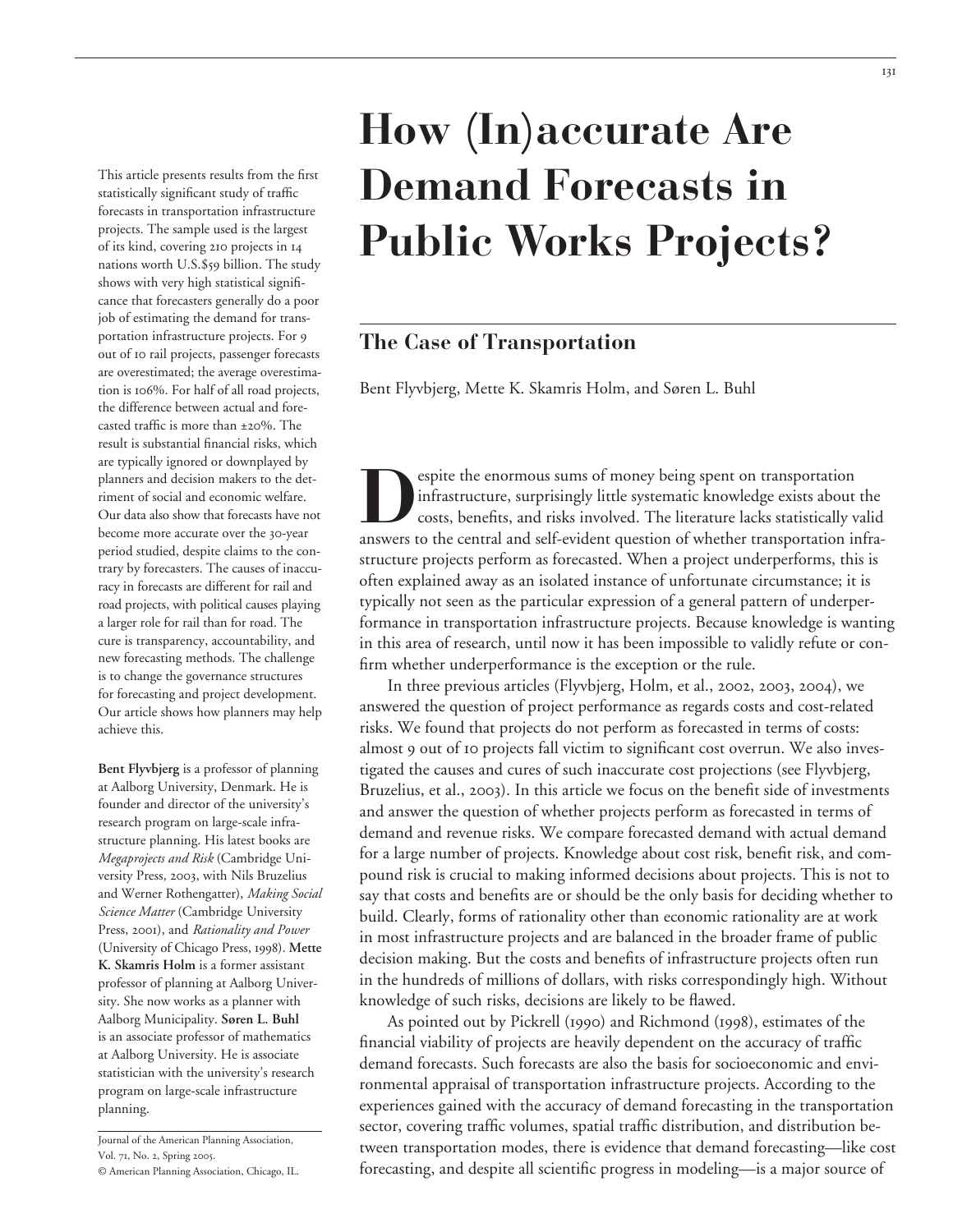uncertainty and risk in the appraisal of transportation infrastructure projects.

Traffic forecasts are routinely used to dimension the construction of transportation infrastructure projects. Accuracy in such forecasts is a point of considerable importance for the effective allocation of scarce funds. For example, Bangkok's U.S.\$2 billion Skytrain was hugely overdimensioned because the passenger forecasts were 2.5 times higher than actual traffic. As a result, station platforms are too long for the shortened trains that now operate the system, a large number of trains and cars are idly parked in the train garage because there is no need for them, terminals are too large, etc. The project company has ended up in financial trouble, and even though urban rail is probably a good idea for a congested and air-polluted city like Bangkok, overinvesting in idle capacity is hardly the best way to use resources, and especially not in a developing nation where capital for investment is scarce. Conversely, a U.K. National Audit Office (1988) study identified a number of road projects that were underdimensioned because traffic forecasts were too low. This, too, led to multimilliondollar inefficiencies, because it is much more expensive to add capacity to existing, fully used roads than it is to build the capacity up front. For these and other reasons, accuracy in traffic forecasts matters.

Nevertheless, rigorous studies of accuracy are rare. Where such studies exist, they are characteristically small-*N* research; that is, they are single-case studies or they cover a sample of projects too small or too uneven to allow systematic, statistical analyses (Brooks & Trevelyan, 1979; Fouracre et al., 1990; Fullerton & Openshaw, 1985; Kain, 1990; Mackinder & Evans, 1981; National Audit Office, 1988, 1992; Pickrell, 1990; Richmond, 1998; Walmsley & Pickett, 1992; Webber, 1976: World Bank, 1994). Despite their value in other respects, with these and other studies, it has so far been impossible to give statistically satisfying answers to questions about how accurate traffic forecasts are for transportation infrastructure projects.

The objective of the present study has been to change this state of affairs by establishing a sample of transportation infrastructure projects that is sufficiently large to permit statistically valid answers to questions of accuracy. In addition, it has been a practical objective to give planners the tools for carrying out realistic and valid risk assessment of projects as regards travel demand. Existing studies almost all conclude there is a strong tendency for traffic forecasts to be overestimated (Fouracre et al., 1990, pp.  $1 \&$ 10; Mackinder & Evans, 1981, p. 25; National Audit Office, 1985, app. 5.16; Pickrell, 1990, p. x; Thompson, 1993, pp. 3-4; Walmsley & Pickett, 1992, p. 2; World Bank, 1986). We will show that this conclusion is a consequence of the

small samples used in existing studies; it does not hold for the project population. When we enlarge the sample of projects by a factor 10–20 to a more representative one, we find a different picture. Road traffic forecasts are not generally overestimated, although they are often very inaccurate, whereas forecasts of rail patronage are generally overestimated, often dramatically so.

We follow common practice and define the inaccuracy of a traffic forecast as actual minus forecasted traffic in percentage of forecasted traffic. Traffic is measured as number of passengers for rail, and number of vehicles for roads Actual traffic is counted for the first year of operations (or the opening year). Forecasted traffic is the traffic estimate for the first year of operations (or the opening year) as estimated at the time of decision to build the project. Thus the forecast is the estimate available to decision makers when they made the decision to build the project in question. If no estimate was available at the time of decision to build, then the closest available estimate was used, typically a later estimate, resulting in a conservative bias in our measure for inaccuracy.

We measured inaccuracy of traffic forecasts in a sample of 210 transportation infrastructure projects with comparable data for forecasted and actual traffic. The sample comprises a project portfolio worth approximately U.S.\$ billion in actual costs (2004 prices). The portfolio includes 27 rail projects and 183 road projects completed between 1969 and 1998. The project types are urban rail, high-speed rail, conventional rail, bridges, tunnels, highways, and freeways. The projects are located in 14 countries on 5 continents, including both developed and developing nations: Brazil, Chile, Denmark, Egypt, France, Germany, Hong Kong, India, Mexico, South Korea, Sweden, Tunisia, the U.K., and the U.S. Projects were selected for the sample based on the availability and quality of data.<sup>1</sup> As far as we know, this is the largest sample of transportation infrastructure projects that has been established with comparable data on forecasted and actual traffic. For a full description of the sample, data, and methods of testing for inaccuracy, please see Flyvbjerg (2004).

### **Are Rail or Road Forecasts More Accurate?**

Figures I and 2 show the distribution of inaccuracy of traffic forecasts for the 210 projects in the sample split into rail and road projects. Perfect accuracy is indicated by zero; a negative figure indicates that actual traffic is that many percent lower than forecasted traffic; a positive figure indicates that actual traffic is that many percent higher than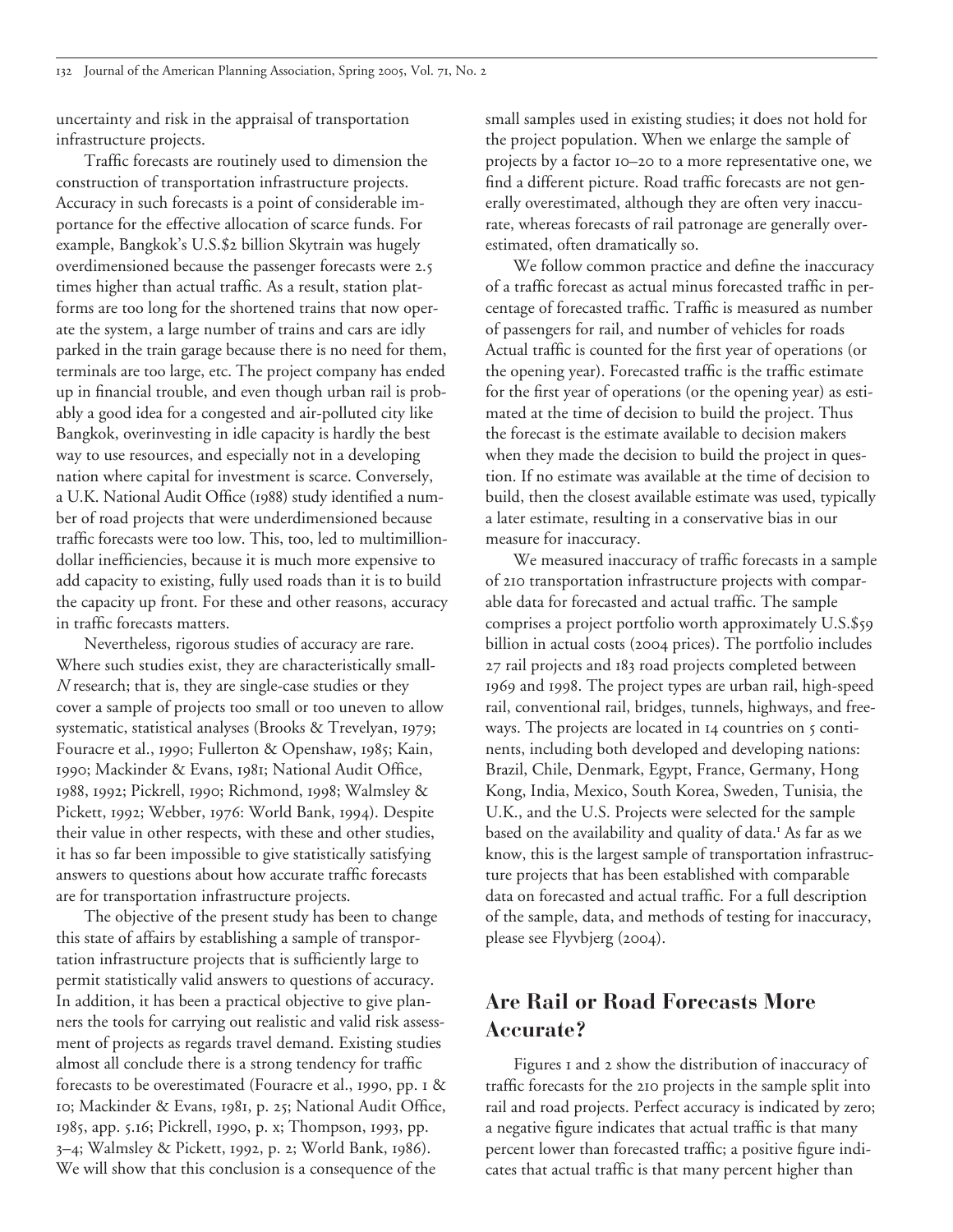forecasted traffic. The most noticeable attribute of Figures I and 2 is the striking difference between rail and road projects. Rail passenger forecasts are much more inaccurate (inflated) than are road traffic forecasts.

Tests show that of the  $27$  rail projects included in the statistical analyses, two German projects should be considered as statistical outliers. These are the two projects represented by the two rightmost columns in the rail histogram in Figure I and the two uppermost plots in the rail boxplot diagram shown in Figure 2. Excluding statistical outliers, we find the following results for the remaining 25 rail projects (results including the two statistical outliers are given in brackets):

- The data document a massive problem with inflated rail passenger forecasts. For more than 9 out of 10 rail projects, passenger forecasts are overestimated; for  $72\%$  $[67\%]$  of all rail projects, passenger forecasts are overestimated by more than two thirds.
- •Rail passenger forecasts were overestimated by an average of 105.6%  $[65.2\%]$  (95% confidence interval of  $66.$ o to  $169.9$  [23.1 to 151.3]), resulting in actual traffic that was on average  $51.4\%$  [39.5%] lower than forecasted traffic  $(sd=28.1 [52.4], 95\%$  confidence interval of  $-62.9$  to  $-39.8$   $[-60.2$  to  $-18.8]$ ).
- $\bullet$  84% [85%] of the rail projects have actual traffic more than 20% below forecasted traffic and none have actual traffic more than 20% above forecasted traffic. Even if we double the threshold value to  $40\%$ , we find that a solid  $72\%$  [74%] of all rail projects have actual traffic below that limit.

For road projects, we find with  $95\%$  confidence that there is no significant difference  $(p=0.638)$  in terms of forecast inaccuracies between vehicle traffic on highways, bridges, and in tunnels (170 highways, 10 bridges, 3 tunnels). Hence we consider the 183 road projects as an aggregate. Our tests show the following (see also Table ):

- 50% of the road projects have a difference between actual and forecasted traffic of more than ±20%. If we double the threshold value to  $\pm$ 40%, we find that 25% of projects are above this level.
- There is no significant difference between the frequency of inflated versus deflated forecasts for road vehicle traffic ( $p = 0.822$ , two-sided binominal test); 21.3% of projects have inaccuracies below −20%, whereas 28.4% of projects have inaccuracies above +20%.
- Road traffic forecasts were underestimated by an average of 8.7% (95% confidence interval of 2.9 to 13.7), resulting in actual traffic that was on average  $9.5\%$

higher than forecasted traffic (sd=44.3, 95% confidence interval of  $3.0$  to  $15.9$ ).

Here it would be interesting to compare toll roads with non-toll roads, but unfortunately the present data do not allow this.

We see that the risk is substantial that road traffic forecasts are wrong by a large margin, but the risk is more balanced than for rail passenger forecasts. Testing the difference between rail and road, we find at a very high level of statistical significance that rail passenger forecasts are less accurate and more inflated than road vehicle forecasts ( $p$ <0.001, Welch two-sample t-test). However, there is no indication of a significant difference between the standard deviations for rail and road forecasts; both are high, indicating a large element of uncertainty and risk for both types of forecasts  $(p=0.213, \text{ two-sided F-test})$ . Excluding the two statistical outliers for rail, we find the standard deviation for rail projects to be significantly lower than for road projects, although still high  $(p=0.0105)$ .

Any traffic forecast is done in the context of uncertainty about many of the key inputs and drivers of the projection—demographics, economic factors, technology, and differences between the assumed and actual operating service plans that are implemented. The same holds for other important aspects of project evaluation and investment decision making, including forecasts of costs (Flyvbjerg, Holm, et al., 2002, 2003, 2004). Simple uncertainty would account for the type of inaccuracy we find with road traffic forecasts, with a fairly even distribution of high and low forecasts. Simple uncertainty does not seem to account for the outcome of rail travel forecasts, however. Such forecasts are overestimated too consistently for an interpretation in terms of simple uncertainty to be statistically plausible.

We conclude that the traffic estimates used in decision making for rail infrastructure development are highly, systematically, and significantly misleading (inflated). The result is large benefit shortfalls. For road projects the problem of misleading forecasts is less severe and less one sided than for rail. But even for roads, for half the projects the difference between actual and forecasted traffic is more than  $\pm$ 20%. On this background, planners and decision makers are well advised to take with a grain of salt any traffic forecast that does not explicitly take into account the uncertainty of predicting future traffic. For rail passenger forecasts, a grain of salt may not be enough. The data demonstrate to planners that risk assessment and management regarding travel demand must be an integral part of planning for both rail and road projects. This is especially the case because prediction errors in the early stages of forecasting appear to amplify, rather than decrease, in later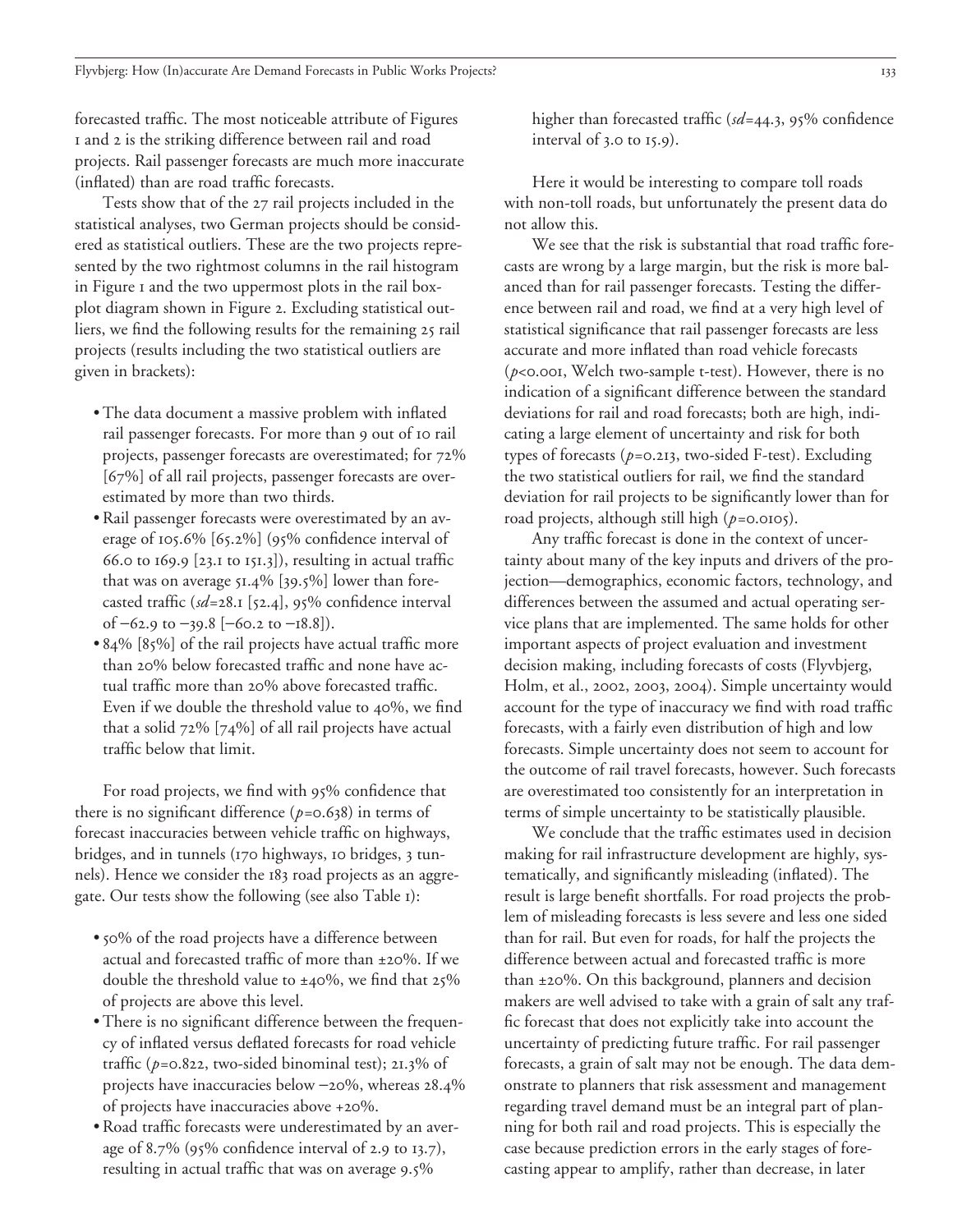

Figure 1. Inaccuracies of traffic forecasts in 210 transportation infrastructure projects, 1969-1998, split into 27 rail and 183 road projects.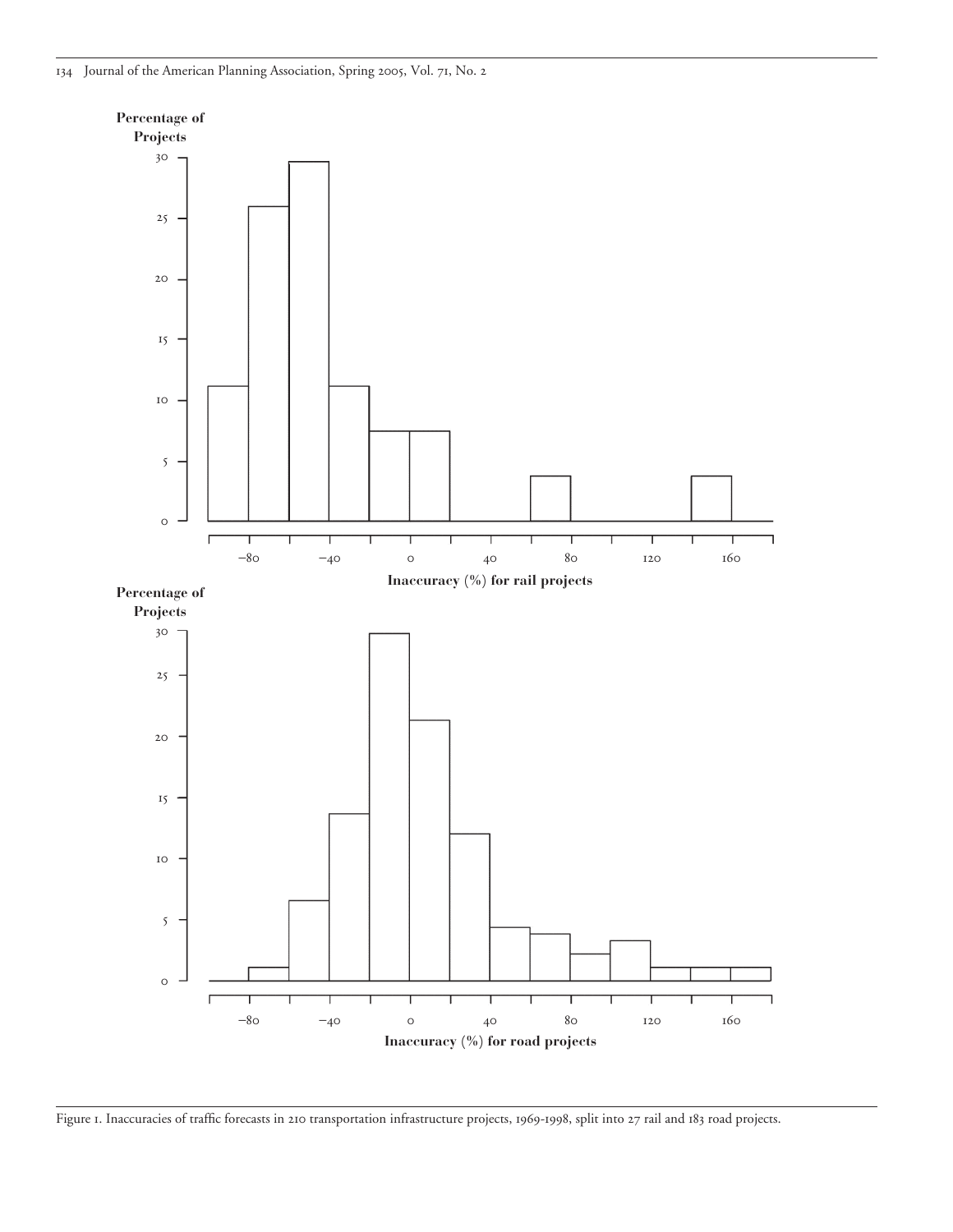

Figure 2. Inaccuracies of traffic forecasts in 210 transportation infrastructure projects, 1969-1998.

|                                                           | Rail projects                         | Road projects   |
|-----------------------------------------------------------|---------------------------------------|-----------------|
| Average inaccuracy (%)                                    | $-5I.4$ (sd=28.1) $[-39.5$ (sd=52.4)] | 9.5 $(sd=44.3)$ |
| Percentage of projects with inaccuracies larger than ±20% | $84^{85}$                             | 50              |
| Percentage of projects with inaccuracies larger than ±40% | 72 [74]                               | 25              |
| Percentage of projects with inaccuracies larger than ±60% | 40 [41]                               | 13              |

Note: Figures in brackets include two statistical outliers.

Table I. Inaccuracy in forecasts of rail passenger and road vehicle traffic for 210 transportation infrastructure projects, 1969-1998.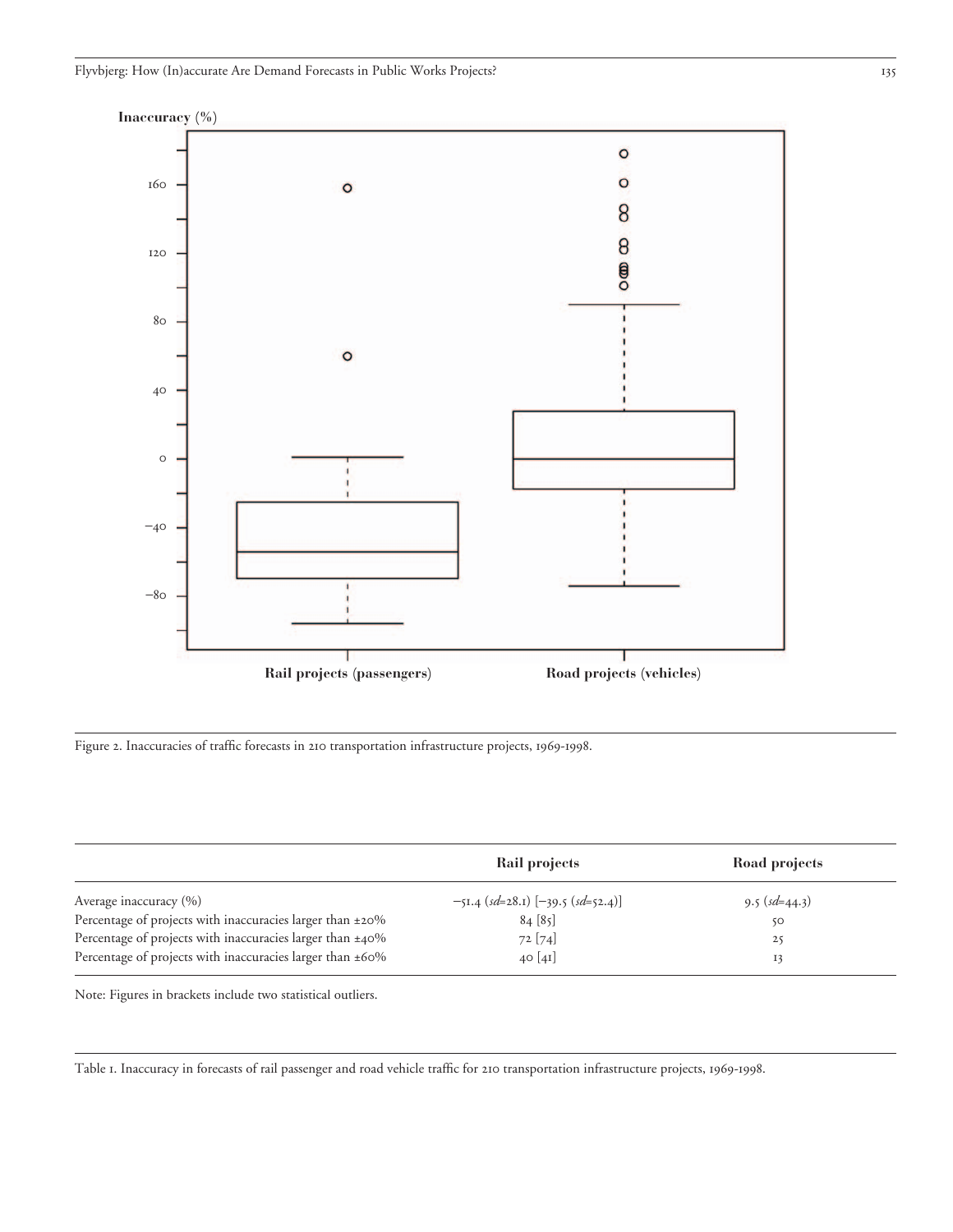stages (Mierzejewski, 1995; Zhao & Kockelman, 2002). The data presented above provide the empirical basis on which planners may establish risk assessment and management, and below we propose methods and procedures for doing so.

### **Have Forecasts Become More Accurate Over Time?**

Figures 3 and 4 show how forecast inaccuracy varies over time for the projects in the sample for which inaccuracy could be coupled with information about year of decision to build and/or year of project completion. Statistical tests show there is no indication that traffic forecasts have become more accurate over time, despite claims to the contrary (American Public Transit Association, 1990, pp.  $6, 8$ ). For road projects (Figure 4), forecasts even appear to become more inaccurate toward the end of the 30-year period studied. Statistical analyses corroborate this impression.

For rail projects (Figure 3), forecast inaccuracy is independent of both year of project commencement and year of project conclusion. This is the case whether the two German projects (marked with "K") are treated as statistical outliers or not. We conclude that forecasts of rail passenger traffic have not improved over time. Rail passenger

traffic has been consistently overestimated during the -year period studied. The U.S. Federal Transit Administration (FTA) has a study underway indicating that rail passenger forecasts may have become more accurate recently (Ryan, 2004). According to an oral presentation of the study at the annual Transportation Research Board meeting in 2004, of 19 new rail projects, 68% achieved actual patronage less than 80% of forecast patronage. This is a 16 percentage point improvement over the rail projects in our sample, where 84% of rail projects achieved actual patronage less than 80% of that forecasted (see above). It is also an improvement over the situation Pickrell (1990) depicted.<sup>2</sup> It is unclear, however, whether this reported improvement is statistically significant, and despite the improvement, the same pattern of overestimation continues. Ryan's (2004) preliminary conclusion thus dovetails with ours: "Risk of large errors still remains" (slide 30). A report from the FTA study is underway.

For road projects, inaccuracies are larger towards the end of the period, with highly underestimated traffic. However, there is a difference between Danish and other road projects. For Danish road projects, we find at a very high level of statistical significance that inaccuracy varies with time ( $p$ <0.001). After 1980, Danish road traffic forecasts offered large underestimations, whereas this was not the case for Denmark before 1980 nor for other countries for which data exist. During a decade from the second half



Note: "K" denotes statistical outlier.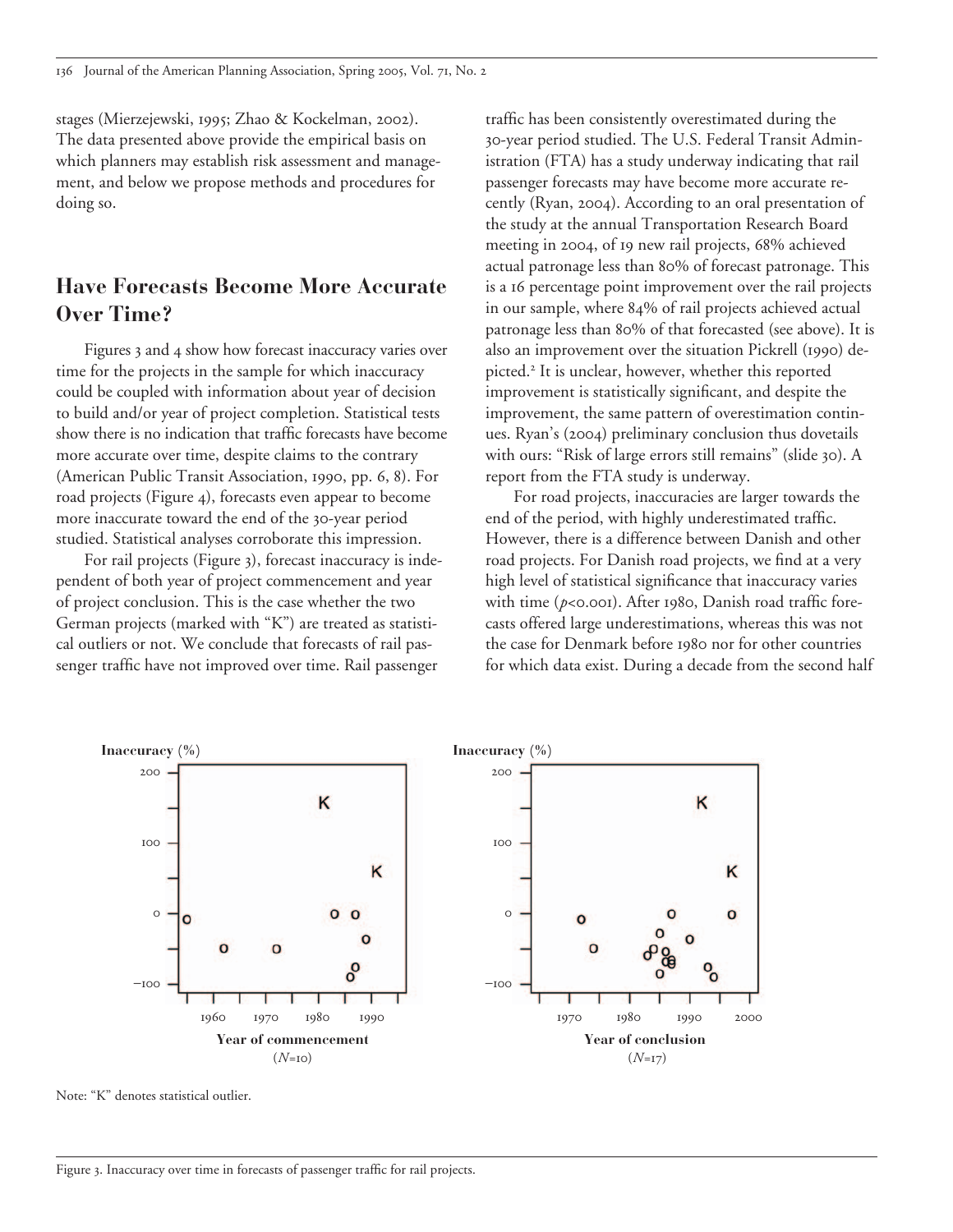

Figure 4. Inaccuracy over time in forecasts of vehicle traffic in road projects (*N*=24).

of the 1970s to the second half of the 1980s, inaccuracy of Danish road traffic forecasts increased 18 fold, from 3 to  $55\%$  (see Figure 5).

The Danish experience with increasing inaccuracy in road traffic forecasts is best explained by what Ascher  $(1979)$  calls "assumption drag" (pp. 52, 202-203), that is, the continued use of assumptions after their validity has been contradicted by the data. More specifically, traffic forecasters typically calibrate forecasting models on the ba-

sis of data from the past. The so-called energy crises of 1973 and 1979 and associated increases in petrol prices plus decreases in real wages had a profound, if short-lived, effect on road traffic in Denmark, with traffic declining for the first time in decades. Danish traffic forecasters adjusted and calibrated their models accordingly, on the assumption that they were witnessing an enduring trend. The assumption was mistaken. When during the 1980s the effects of the two oil crises and related policy measures tapered off,

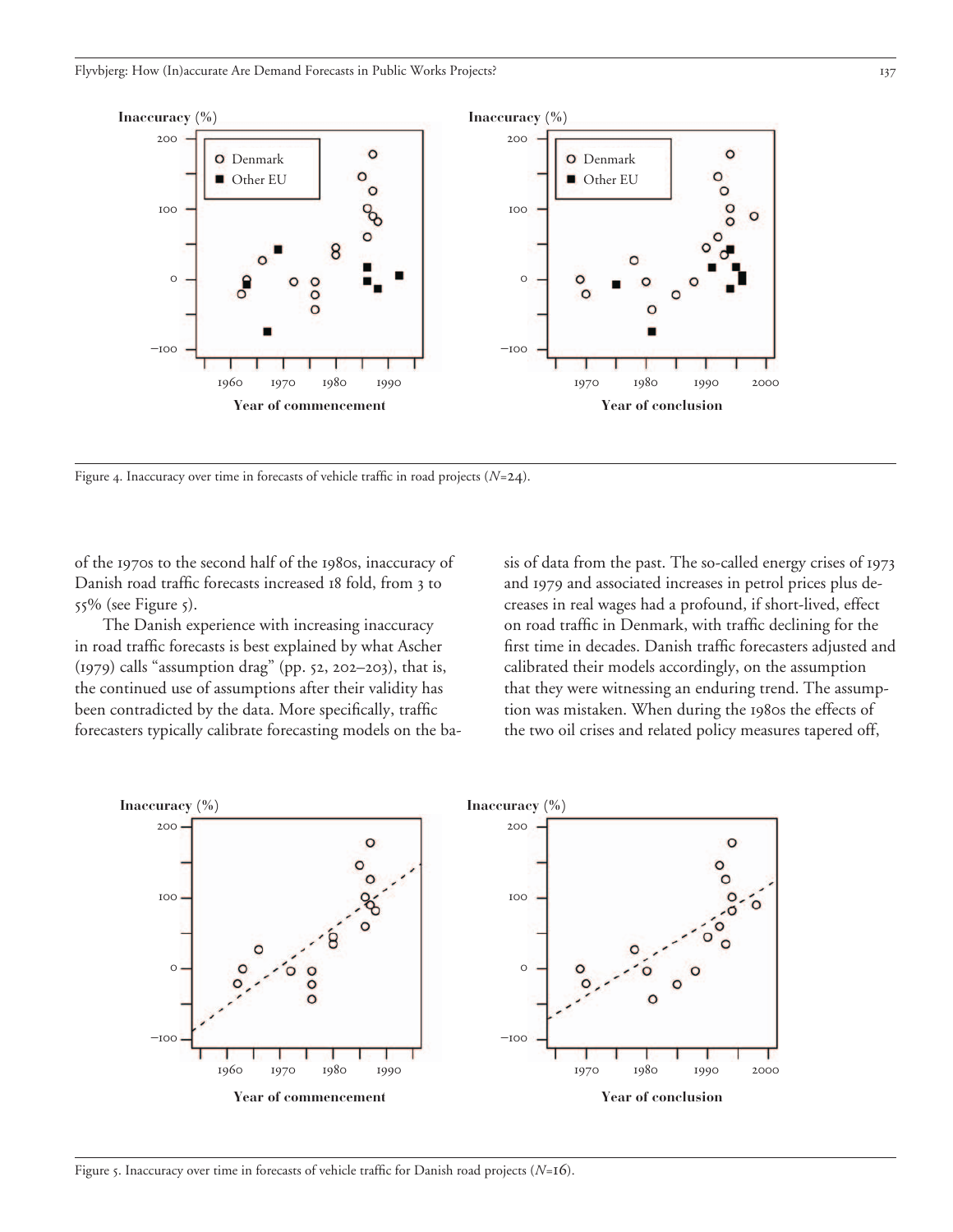traffic boomed again, rendering forecasts made on 1970s assumptions inaccurate.

We conclude that accuracy in traffic forecasting has not improved over time. Rail passenger forecasts are as inaccurate—that is, inflated—today as they were 30 years ago. Road vehicle forecasts even appear to have become more inaccurate over time, with large underestimations towards the end of the 30-year period studied. If techniques and skills for arriving at accurate traffic forecasts have improved over time, our data do not show it. This suggests to planners that the most effective means for improving forecasting accuracy is probably not improved models but, instead, more realistic assumptions and systematic use of empirically based assessment of uncertainty and risk. Below, in the section on reference class forecasting, we will see how this may be done. For rail, in particular, the persistent existence over time of highly inflated passenger forecasts invites speculation that an equilibrium has been reached where strong incentives and weak disincentives for overestimating passenger traffic may have taught project promoters that overestimated passenger forecasts pay off: in combination with underestimated costs, such forecasts help misrepresent rail projects to decision makers in ways that help get rail projects approved and built (Flyvbjerg, Bruzelius, et al., 2003). This suggests that improved accuracy for rail forecasts will require strong measures of transparency and accountability to curb strategic misrepresentation. Such measures form part of what has become known as PPPs—public-private partnerships—and there is some indication that properly designed PPPs may help improve the accuracy of cost forecasts (National Audit Office, 2003). As far as we know, no studies exist regarding the effect of PPPs or similar arrangements on the accuracy of traffic forecasts.

## **Does Project Size, Length of Implementation, and Geography Matter to Accuracy?**

Testing for effect on forecasting inaccuracy from size of project, we used linear regression analyses measuring size of project by estimated costs, estimated number of passengers, and estimated number of vehicles.<sup>3</sup> As the distributions of these three estimations are all skewed, the logarithms of these have also been used as explanatory variables.

For rail projects, based on 17 cases we found that inaccuracies in passenger forecasts are not significantly dependent on costs  $(p=0.177)$ , but do have significance dependent on logarithm of costs  $(p=0.018)$ , with higher costs leading to higher inaccuracies. Based on 27 cases, inaccuracies in

passenger forecasts are not significantly dependent on estimated number of passengers, neither directly  $(p=0.738)$  nor taking logarithms  $(p=0.707)$ .

For road projects, based on 24 cases, inaccuracies in vehicle forecast are not significantly dependent on costs, neither directly ( $p=0.797$ ) nor logarithmically ( $p=0.114$ ). Based on 51 cases, inaccuracies in vehicle forecast are significantly dependent on estimated number of vehicles, both directly ( $p = 0.011$ ) and even stronger taking logarithms ( $p$ < $0.001$ ), with smaller projects tending to have the most inaccurate (underestimated) traffic forecasts.

We know of only one other study that relates inaccuracy in travel demand forecasting with size of project (Maldonado, 1990, quoted in Mierzejewski, 1995, p. 31). Based on data from 22 U.S. airports, this study found that inaccuracy in aviation forecasting did not correlate with size of facility.

Additional tests indicate no effect on inaccuracy from length of project implementation phase, defined as the time period from decision to build a project until operations begin. More data are needed in order to study the effect on inaccuracy from geographic location of projects and type of ownership. With the available data, there are no significant differences among geographic areas, which suggests that until more data are available, planners may pool data from different geographic areas when carrying out risk assessment.

## **Causes of Inaccuracies and Bias in Traffic Forecasts**

The striking difference in forecasting inaccuracy between rail and road projects documented above may possibly be explained by the different procedures that apply to how each type of project is funded. Competition for funds is typically more pronounced for rail than for road, which creates an incentive for rail promoters to present their project in as favorable a light as possible—that is, with overestimated benefits and underestimated costs (see more in Flyvbjerg, Holm, et al., 2002). We speculate further that rail patronage will be overestimated and road traffic underestimated in instances where there is a strong political or ideological desire to see passengers shifted from road to rail, for instance for reasons of congestion or protection of the environment. Forecasts here become part of the political rhetoric aimed at showing voters that something is being done—or will be done—about the problems at hand. In such cases it may be difficult for forecasters and planners to argue for more realistic forecasts, because politicians may use forecasts to show political intent, not the most likely outcome.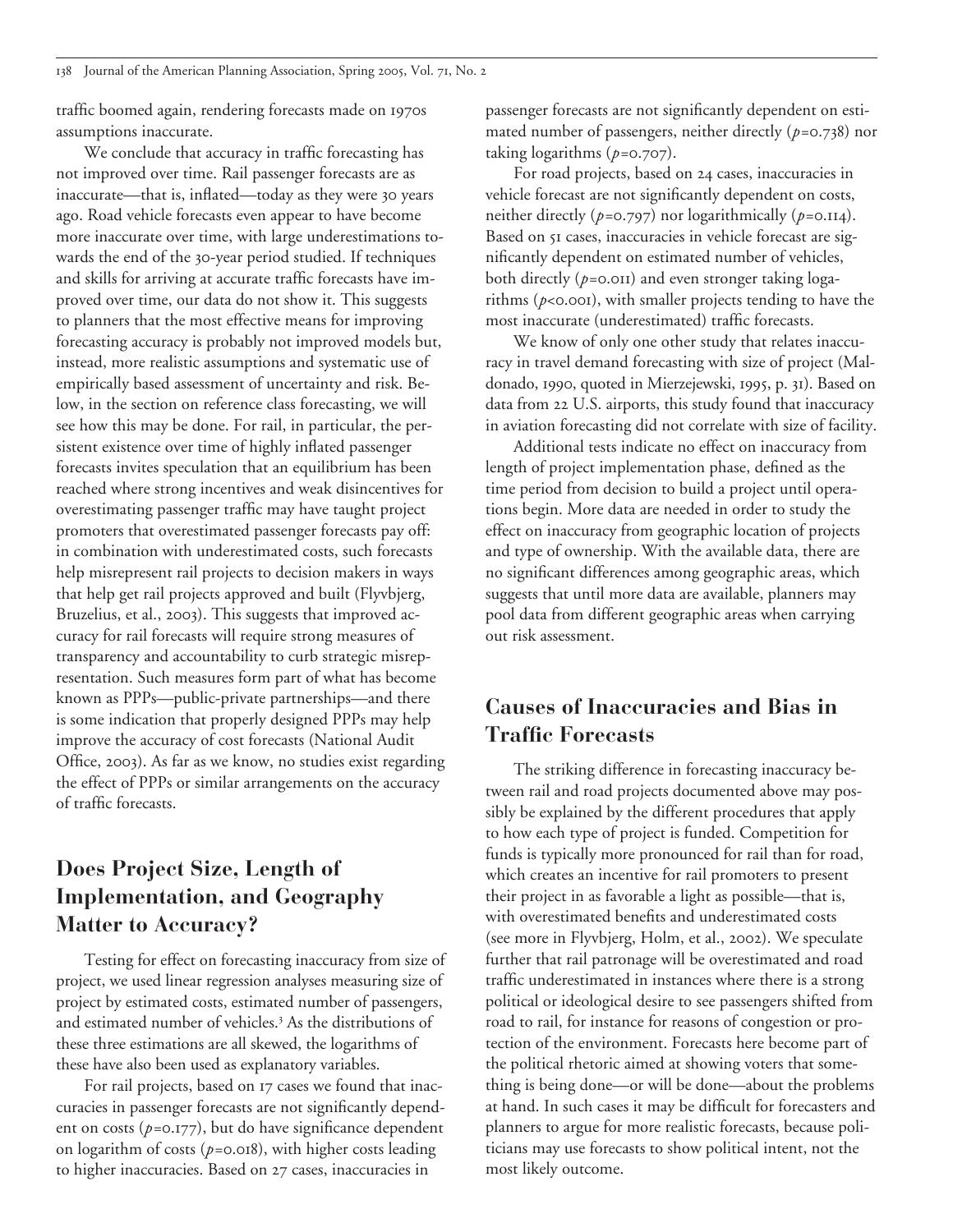In order to arrive at a more systematic analysis of causes of inaccuracies in traffic forecasts, we identified such causes for 234 transportation infrastructure projects. For a number of projects we were able to identify causes of inaccuracies but not the numerical size of inaccuracies. This explains why we have more projects  $(234)$  in this part of our analysis than in the previous part  $(210).4$  Causes of inaccuracies are stated causes that explain differences between actual and forecasted traffic for the first year of operations or the opening year. For the projects on which we collected data, project managers were asked to account for the factors that would explain why actual traffic was different from forecasted traffic. For the other projects the stated causes are a mixture of this type of statement by managers supplemented by statements by researchers about what caused such differences. For these projects, the data do not allow an exact distinction between manager statements and researcher statements, though such a distinction would be desirable. A problem with using stated causes is that what people say they do is often significantly different from what they actually do. Identifying revealed causes for inaccuracy in traffic forecasting is therefore an important area for further research. For the time being, we have to make do with stated causes.

Figure 6 shows the stated causes for inaccuracies in traffic forecasts for rail and road, respectively. For each transportation mode and stated cause, a column shows the percentage of projects for which this cause was stated as a reason for inaccuracy.

Again the results are very different for rail and road. For rail projects, the two most important stated causes are "uncertainty about trip distribution" and "deliberately slanted forecasts." Trip distribution in rail passenger models, while ideally based on cross-sectional data collected from users of transportation systems, is often adapted to fit national or urban policies aimed at boosting rail traffic. Here, too, it is difficult for forecasters and planners to gain acceptance for realistic forecasts that run counter to idealistic policies. But such policies frequently fail, and the result is the type of overestimated passenger forecast that we have documented above as typical for rail passenger forecasting (Flyvbjerg, Bruzelius, et al., 2003, ch. 3). As regards deliberately slanted forecasts, such forecasts are produced by rail promoters in order to increase the likelihood that rail projects get built (Wachs, 1990). Such forecasts exaggerate passenger traffic and thus revenues. Elsewhere we have shown that the large overestimation of traffic and revenues documented above for rail goes hand-in-hand with an equally



#### **Percentage of projects**

Figure 6. Stated causes of inaccuracies in traffic forecasts ( $N=26$  rail projects and  $208$  road projects).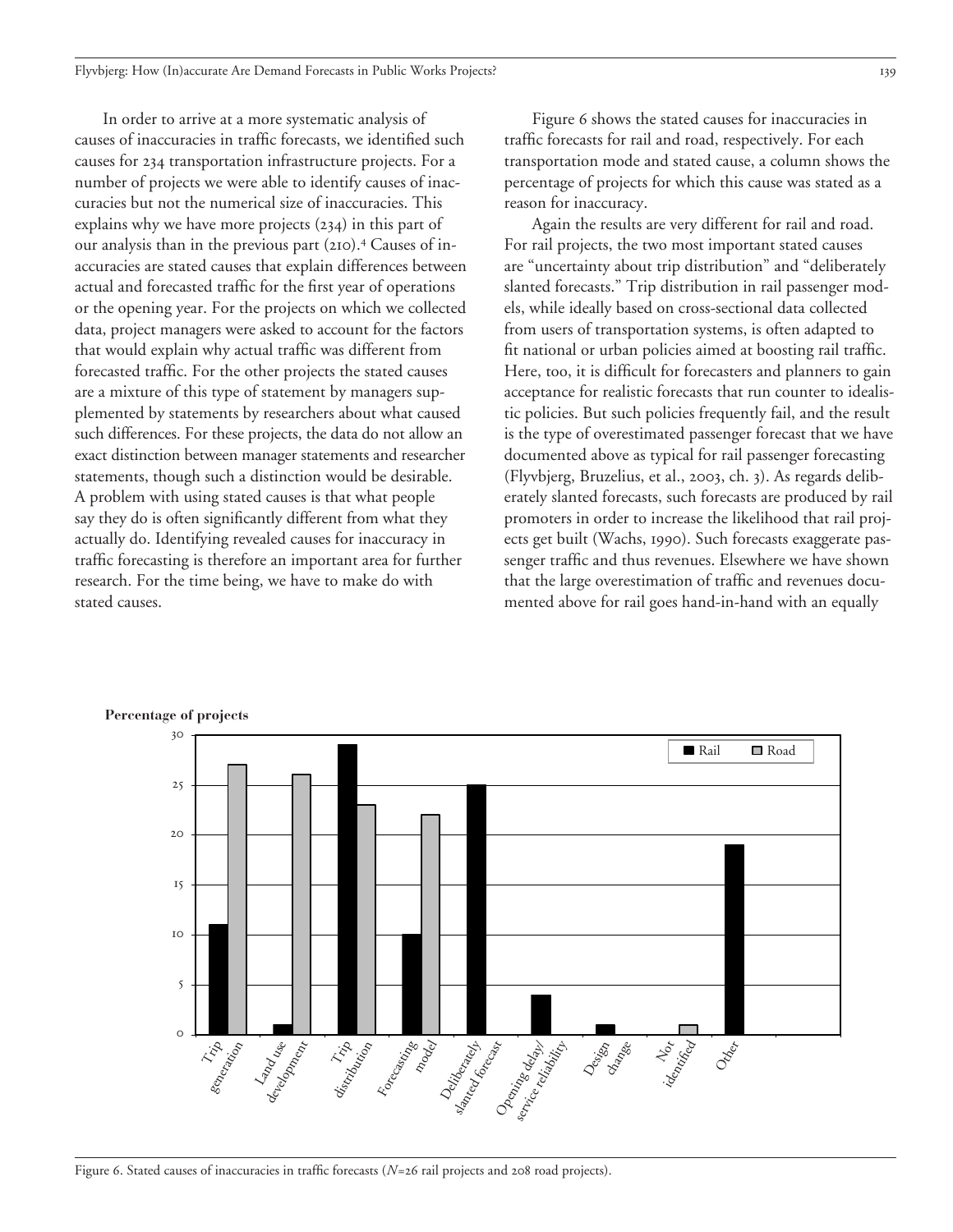large underestimation of costs (Flyvbjerg, Holm, et al., , ). The result is cost-benefit analyses of rail projects that are inflated, with benefit-cost ratios that are useful for getting projects accepted and built.

For road projects, the two most often stated causes for inaccurate traffic forecasts are uncertainties about "trip generation" and "land-use development." Trip generation is based on traffic counts and demographic and geographic data. Such data are often dated and incomplete, and forecasters quote this as a main source of uncertainty in road traffic forecasting. Forecasts of land use development are based on land use plans. The land use actually implemented is often quite different from what was planned, however. This, again, is a source of uncertainty in forecasting.

The different patterns in stated causes for rail and road, respectively, fit well with the figures for actual forecast inaccuracies documented above. Rail forecasts are systematically and significantly overestimated to a degree that indicates intent and not error on the part of rail forecasters and promoters. The stated causes, with "deliberately slanted forecasts" as the second to largest category, corroborate this interpretation, which corresponds with findings by Wachs (1986); Flyvbjerg, Holm, and Buhl (2002); and the U.K. Department for Transport (2004, pp. 43-55). Road forecasts are also often inaccurate, but they are substantially more balanced than rail forecasts, which indicates a higher degree of fair play in road traffic forecasting. This interpretation is corroborated by the fact that deliberately slanted forecasts are not quoted as a main cause of inaccuracy for road traffic forecasts, where they are replaced by more technical factors like trip generation and land use development. This is not to say that road traffic forecasts are never politically manipulated. It is to say, however, that this appears to happen less often and less systematically for road than for rail projects. It is also not to say that road projects generally have a stronger justification than rail projects—just that they have less biased forecasts.

## **What Planners Can Do to Reduce Inaccuracy, Bias, and Risk in Forecasting**

The results presented above show that it is highly risky to rely on travel demand forecasts to plan and implement large transportation infrastructure investments. Rail passenger forecasts are overestimated in 9 out of 10 cases, with an average overestimation above 100%. Half of all road traffic forecasts are wrong by more than  $\pm$ 20%. Forecasts have not become more accurate over the past 30 years. This state of affairs points directly to better risk assessment and

management as something planners could and should do to improve planning and decision making for transportation infrastructure projects. Today, the benefit risks generated by inaccurate travel demand forecasts are widely ignored or underestimated in planning, just as cost risks are neglected (Flyvbjerg, Holm, et al., 2003).

When contemplating what planners can do to reduce inaccuracy, bias, and risk in forecasting, we need to distinguish between two fundamentally different situations: (I) Planners consider it important to get forecasts right, and () planners do not consider it important to get forecasts right, because optimistic forecasts are seen as a means to getting projects started. We consider the first situation in this section and the second in the following one.

If planners genuinely consider it important to get forecasts right, we recommend they use a new forecasting method called "reference class forecasting" to reduce inaccuracy and bias. This method was originally developed to compensate for the type of cognitive bias in human forecasting that Princeton psychologist Daniel Kahneman found in his Nobel prize-winning work on bias in economic forecasting (Kahneman, 1994; Kahneman & Tversky, 1979). Reference class forecasting has proven more accurate than conventional forecasting. For reasons of space, we present here only an outline of the method, based mainly on Lovallo and Kahneman (2003) and Flyvbjerg (2003). In a different context we are currently developing what is, to our knowledge, the first instance of practical reference class forecasting in planning (U.K. Department for Transport, 2004).

Reference class forecasting consists in taking a so-called "outside view" on the particular project being forecast. The outside view is established on the basis of information from a class of similar projects. The outside view does not try to forecast the specific uncertain events that will affect the particular project, but instead places the project in a statistical distribution of outcomes from this class of reference projects. Reference class forecasting requires the following three steps for the individual project:

- . Identifying a relevant reference class of past projects. The class must be broad enough to be statistically meaningful but narrow enough to be truly comparable with the specific project.
- . Establishing a probability distribution for the selected reference class. This requires access to credible, empirical data for a sufficient number of projects within the reference class to make statistically meaningful conclusions.
- . Comparing the specific project with the reference class distribution in order to establish the most likely outcome for the specific project.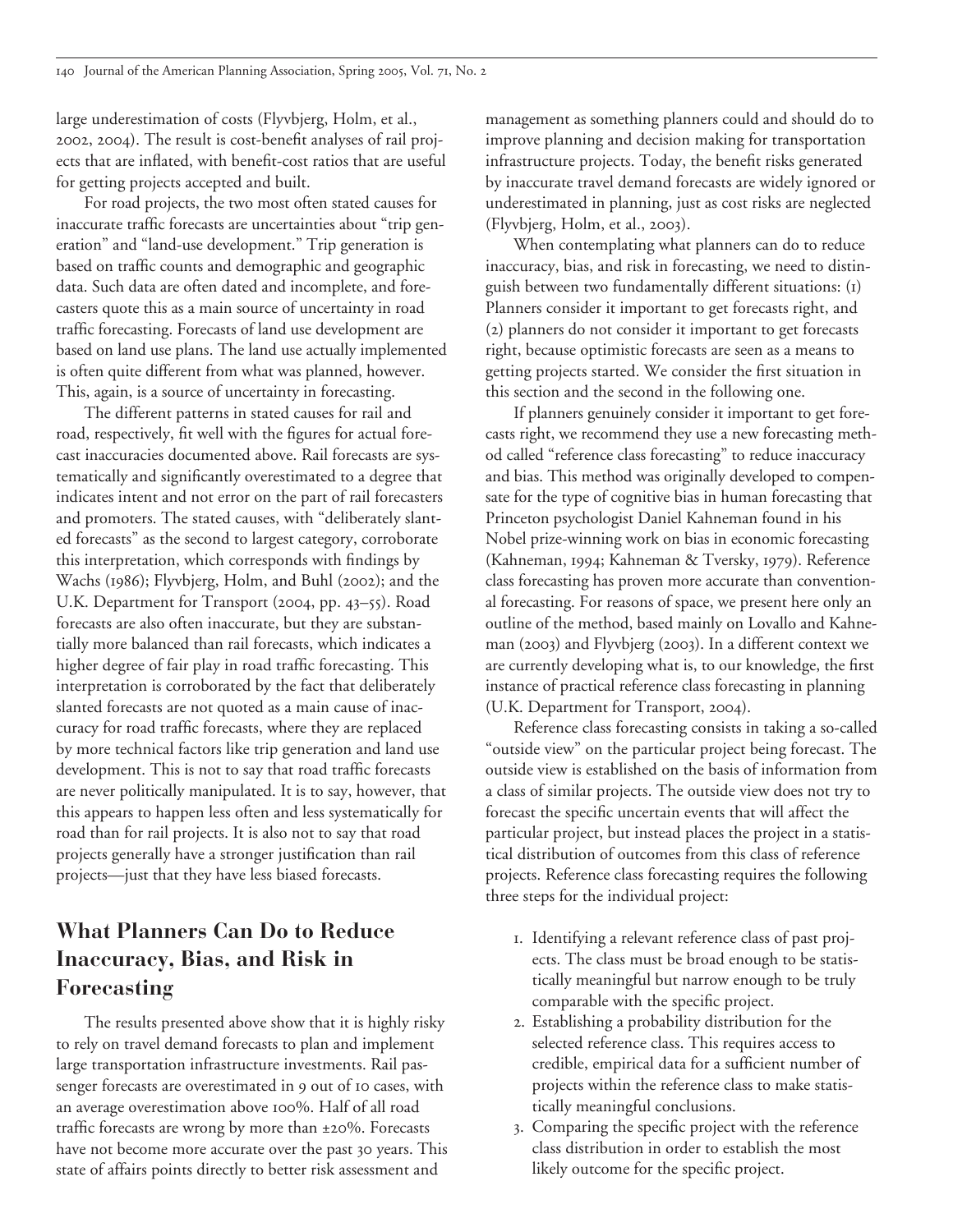Daniel Kahneman relates the following story about curriculum planning to illustrate reference class forecasting in practice (Lovallo & Kahneman, 2003, p. 61). We use this example because similar examples do not exist yet in the field of city planning. Some years ago, Kahneman was involved in a project to develop a curriculum for a new subject area for high schools in Israel. The project was carried out by a team of academics and teachers. In time, the team began to discuss how long the project would take to complete. Everyone on the team was asked to write on a slip of paper the number of months needed to finish and report the project. The estimates ranged from 18 to 30 months. One of the team members—a distinguished expert in curriculum development—was then posed a challenge by another team member to recall as many projects similar to theirs as possible and to think of these projects in a stage comparable to their own. "How long did it take them at that point to reach completion?" the expert was asked. After a while he answered, with some discomfort, that not all the comparable teams he could think of ever did complete their task. About 40% of them eventually gave up. Of those remaining, the expert could not think of any that completed their task in less than 7 years, nor of any that took more than 10. The expert was then asked if he had reason to believe that the present team was more skilled in curriculum development than the earlier ones had been. The expert said no, he did not see any relevant factor that distinguished this team favorably from the teams he had been thinking about. His impression was that the present team was slightly below average in terms of resources and potential. The wise decision at this point would probably have been for the team to break up, according to Kahneman. Instead, the members ignored the pessimistic information and proceeded with the project. They finally completed it 8 years later, and their efforts were largely wasted—the resulting curriculum was rarely used.

In this example, the curriculum expert made two forecasts for the same problem and arrived at very different answers. The first forecast was the inside view; the second was the outside view, or reference class forecast. The inside view is the one that the expert and the other team members adopted. They made forecasts by focusing tightly on the case at hand, considering its objective, the resources they brought to it, and the obstacles to its completion. They constructed in their minds scenarios of their coming progress and extrapolated current trends into the future. The resulting forecasts, even the most conservative ones, were overly optimistic. The outside view is the one provoked by the question to the curriculum expert. It completely ignored the details of the project at hand, and it involved no attempt at forecasting the events that would

influence the project's future course. Instead, it examined the experiences of a class of similar projects, laid out a rough distribution of outcomes for this reference class, and then positioned the current project in that distribution. The resulting forecast, as it turned out, was much more accurate.

Similarly—to take an example from city planning planners in a city preparing to build a new subway would first establish a reference class of comparable projects. This could be the urban rail projects included in the sample for this article. Through analyses the planners would establish that the projects included in the reference class were indeed comparable. Second, if the planners were concerned about getting patronage forecasts right, they would then establish the distribution of outcomes for the reference class regarding the accuracy of patronage forecasts. This distribution would look something like the rail part of Figure 1. Third, the planners would compare their subway project to the reference class distribution. This would make it clear to the planners that unless they had reason to believe they are substantially better forecasters and planners than their colleagues who did the forecasts and planning for projects in the reference class, they are likely to grossly overestimate patronage. Finally, planners may then use this knowledge to adjust their forecasts for more realism.

The contrast between inside and outside views has been confirmed by systematic research (Gilovich et al., ). The research shows that when people are asked simple questions requiring them to take an outside view, their forecasts become significantly more accurate. However, most individuals and organizations are inclined to adopt the inside view in planning major initiatives. This is the conventional and intuitive approach. The traditional way to think about a complex project is to focus on the project itself and its details, to bring to bear what one knows about it, paying special attention to its unique or unusual features, trying to predict the events that will influence its future. The thought of going out and gathering simple statistics about related cases seldom enters a planner's mind. This is the case in general, according to Lovallo and Kahneman  $(2003, pp. 6I–62)$ . And it is certainly the case for travel demand forecasting. Despite the many forecasts we have reviewed, we have not come across a single genuine reference class forecast of travel demand.<sup>5</sup> If our readers have information about such forecasts, we would appreciate their feedback for our ongoing work on this issue.

Planners' preference for the inside view over the outside view, while understandable, is unfortunate. When both forecasting methods are applied with equal skill, the outside view is much more likely to produce a realistic estimate. That is because it bypasses cognitive and organ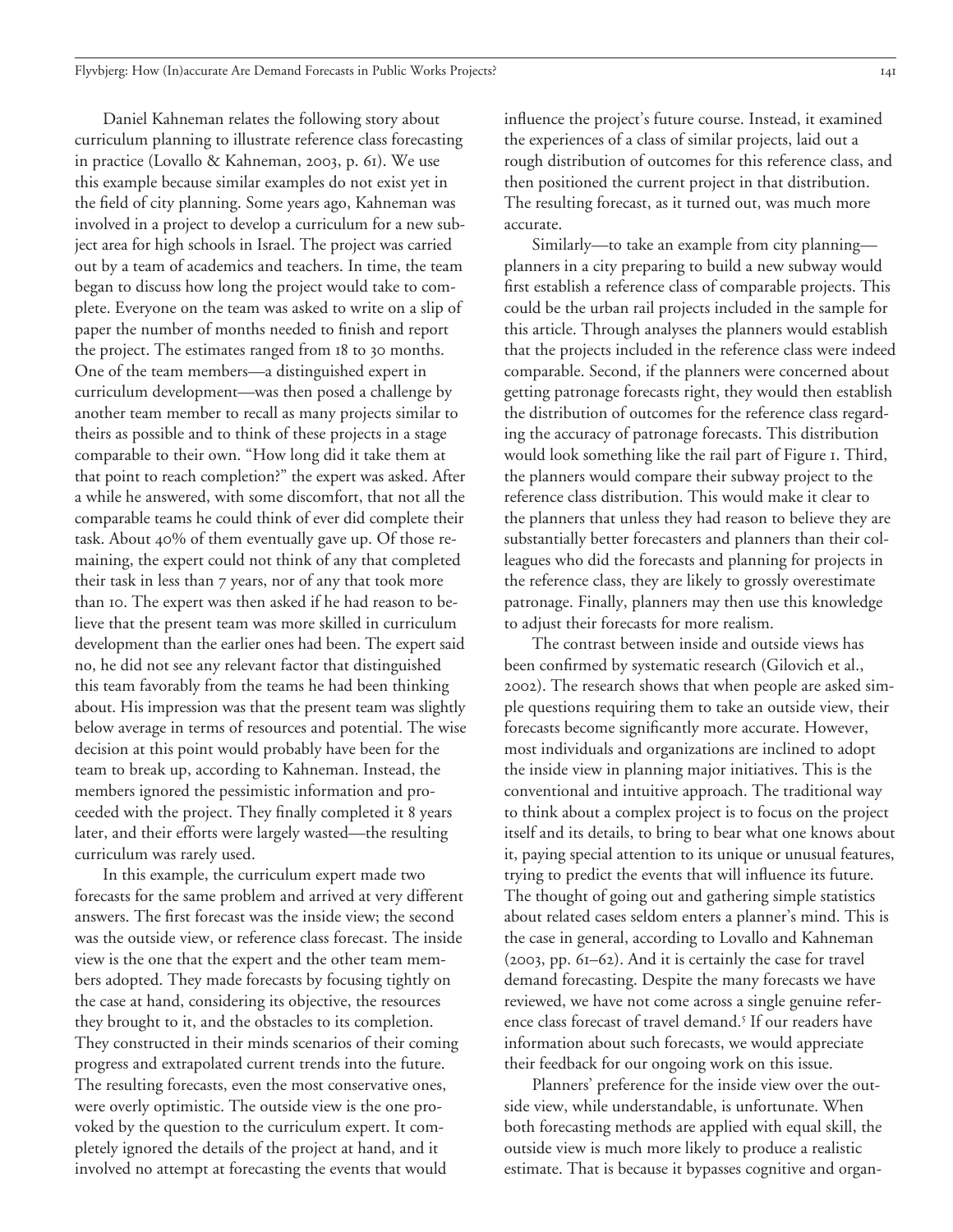izational biases such as appraisal optimism and strategic misrepresentation and cuts directly to outcomes. In the outside view, planners and forecasters are not required to make scenarios, imagine events, or gauge their own and others' levels of ability and control, so they cannot get any of these things wrong. Surely the outside view, being based on historical precedent, may fail to predict extreme outcomes, that is, those that lie outside all historical precedents. But for most projects, the outside view will produce more accurate results. In contrast, a focus on inside details is the road to inaccuracy.

The comparative advantage of the outside view is most pronounced for nonroutine projects, understood as projects that planners and decision makers in a certain locale have never attempted before—like building an urban rail system in a city for the first time, or a new major bridge or tunnel where none existed before. It is in the planning of such new efforts that the biases toward optimism and strategic misrepresentation are likely to be largest. To be sure, choosing the right reference class of comparative past projects becomes more difficult when planners are forecasting initiatives for which precedents are not easily found, such as the introduction of new and unfamiliar technologies. However, most large-scale transportation projects are both nonroutine locally and use well-known technologies. Such projects are, therefore, particularly likely to benefit from the outside view and reference class forecasting. The same holds for concert halls, museums, stadiums, exhibition centers, and other local one-off projects.

### **When Planners Are Part of the Problem, Not the Solution**

In the present section, we consider the situation where planners and other influential actors do not find it important to get forecasts right and where planners, therefore, do not help to clarify and mitigate risk but instead generate and exacerbate it. Here planners are part of the problem, not the solution. This situation may need some explication, because it might sound to many like an unlikely state of affairs. After all, it may be agreed that planners ought to be interested in being accurate and unbiased in forecasting. It is even stated as an explicit requirement in the AICP Code of Ethics and Professional Conduct that "A planner must strive to provide full, clear and accurate information on planning issues to citizens and governmental decisionmakers" (American Planning Association, 1991, A.3), and we certainly agree with the Code. The British Royal Town Planning Institute (2001) has laid down similar obligations for its members.

However, the literature is replete with things planners and planning "must" strive to do, but which they don't. Planning must be open and communicative, but often it is closed. Planning must be participatory and democratic, but often it is an instrument of domination and control. Planning must be about rationality, but often it is about power (Flyvbjerg, 1998; Watson, 2003). This is the "dark side" of planning and planners identified by Flyvbjerg (1996) and Yiftachel (1998), which is remarkably underexplored by planning researchers and theorists.

Forecasting, too, has its dark side. It is here that "planners lie with numbers," as Wachs (1989) has aptly put it. Planners on the dark side are busy not with getting forecasts right and following the AICP Code of Ethics but with getting projects funded and built. And accurate forecasts are often not an effective means for achieving this objective. Indeed, accurate forecasts may be counterproductive, whereas biased forecasts may be effective in competing for funds and securing the go-ahead for construction. "The most effective planner," says Wachs (1989), "is sometimes the one who can cloak advocacy in the guise of scientific or technical rationality" (p.  $477$ ). Such advocacy would stand in direct opposition to AICP's ruling that "the planner's primary obligation [is] to the public interest" (American Planning Association, 1991, B.2). Nevertheless, seemingly rational forecasts that underestimate costs and overestimate benefits have long been an established formula for project approval (Flyvbjerg, Bruzelius, et al., 2003). Forecasting is here mainly another kind of rent-seeking behavior, resulting in a make-believe world of misrepresentation that makes it extremely difficult to decide which projects deserve undertaking and which do not. The consequence, as even one of the industry's own organs, the Oxford-based Major Projects Association, acknowledges, is that too many projects proceed that should not. We would like to add that many projects don't proceed that probably should, had they not lost out to projects with "better" misrepresentation (Flyvbjerg, Holm, et al., 2002).

In this situation, the question is not so much what planners can do to reduce inaccuracy and risk in forecasting, but what others can do to impose on planners the checks and balances that would give planners the incentive to stop producing biased forecasts and begin to work according to their Code of Ethics. The challenge is to change the power relations that govern forecasting and project development. Better forecasting techniques and appeals to ethics won't do here; institutional change with a focus on transparency and accountability is necessary.

Two basic types of accountability define liberal democracies: (1) public sector accountability through transparency and public control, and  $(2)$  private sector accountability via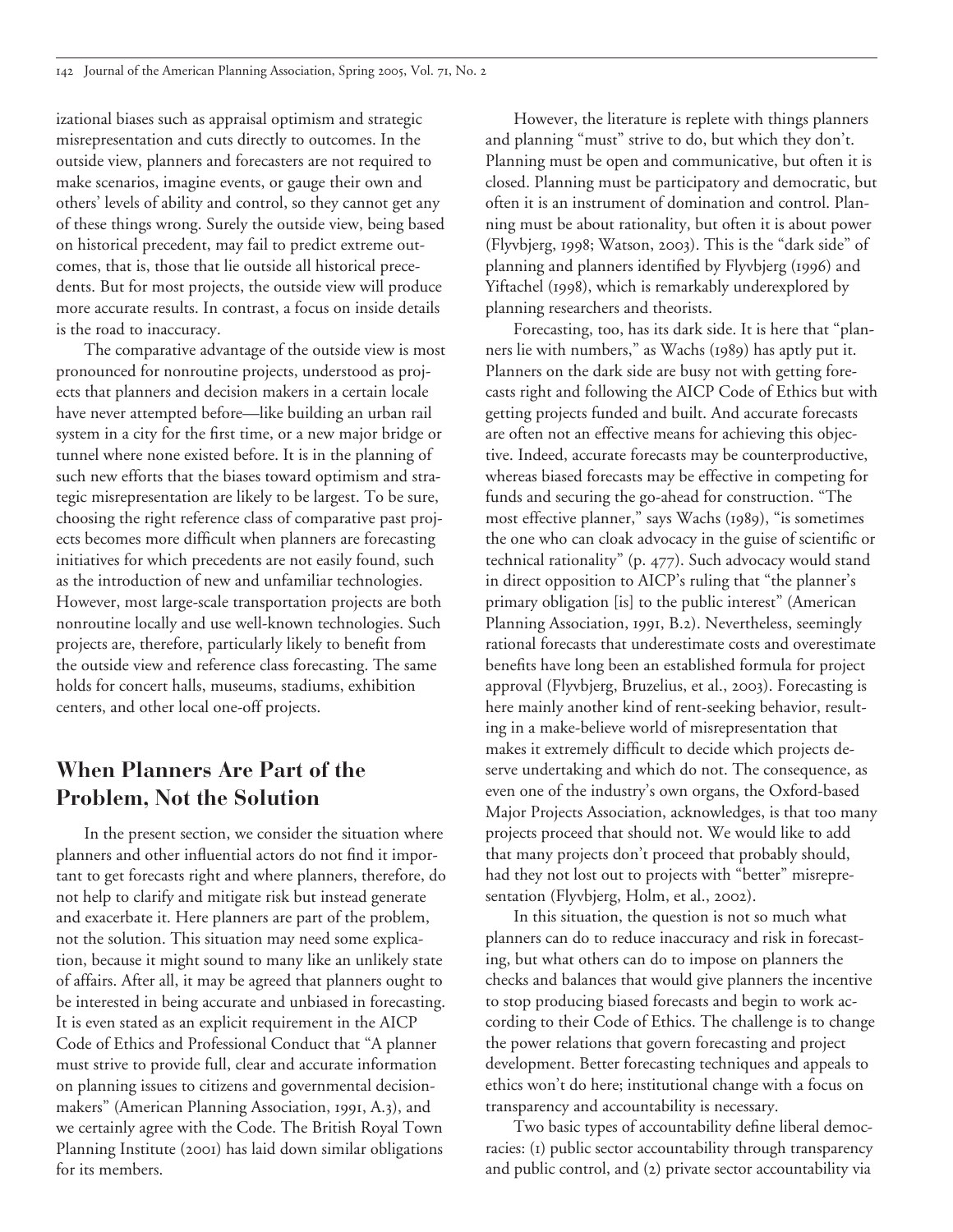competition and market control. Both types of accountability may be effective tools to curb planners' misrepresentation in forecasting and to promote a culture that acknowledges and deals effectively with risk. In order to achieve accountability through *transparency and public control*, the following would be required as practices embedded in the relevant institutions:

- National-level government should not offer discretionary grants to local infrastructure agencies for the sole purpose of building a specific type of infrastructure, for instance rail. Such grants create perverse incentives. Instead, national government should simply offer "infrastructure grants" or "transportation grants" to local governments and let local political officials spend the funds however they choose, but ensure that every dollar they spend on one type of infrastructure reduces their ability to fund another.
- Forecasts should be made subject to independent peer review. Where large amounts of taxpayers' money are at stake, such review may be carried out by national or state accounting and auditing offices, like the General Accounting Office in the U.S. or the National Audit Office in the U.K., who have the independence and expertise to produce such reviews. Other types of independent review bodies may be established, for instance within national departments of finance or with relevant professional bodies.
- Forecasts should be benchmarked against comparable forecasts, for instance using reference class forecasting as described in the previous section.
- Forecasts, peer reviews, and benchmarkings should be made available to the public as they are produced, including all relevant documentation.
- Public hearings, citizen juries, and the like should be organized to allow stakeholders and civil society to voice criticism and support of forecasts. Knowledge generated in this way should be integrated in planning and decision making.
- Scientific and professional conferences should be organized where forecasters would present and defend their forecasts in the face of colleagues' scrutiny and criticism.
- Projects with inflated benefit-cost ratios should be reconsidered and stopped if recalculated costs and benefits do not warrant implementation. Projects with realistic estimates of benefits and costs should be rewarded.
- Professional and occasionally even criminal penalties should be enforced for planners and forecasters who consistently and foreseeably produce deceptive fore-

casts. An example of a professional penalty would be the exclusion from one's professional organization for violating its code of ethics. An example of a criminal penalty would be punishment as the result of prosecution before a court or similar legal body, for instance where deceptive forecasts have led to substantial mismanagement of public funds (Garett & Wachs, 1996). Malpractice in planning should be taken as seriously as it is in other professions. Failure to do this amounts to not taking the profession of planning seriously.

In order to achieve accountability in forecasting via *competition and market control*, the following would be required, again as practices that are both embedded in and enforced by the relevant institutions:

- The decision to go ahead with a project should, where at all possible, be made contingent on the willingness of private financiers to participate without a sovereign guarantee for at least one third of the total capital needs.<sup>6</sup> This should be required whether projects pass the market test or not; that is, whether projects are subsidized or not or provided for reasons of social justice or not. Private lenders, shareholders, and stock market analysts would produce their own forecasts or would critically monitor existing ones. If they were wrong about the forecasts, they and their organizations would be hurt. The result would be more realistic forecasts and reduced risk.
- Full public financing or full financing with a sovereign guarantee should be avoided.
- Forecasters and their organizations must share financial responsibility for covering benefit shortfalls (and cost overruns) resulting from misrepresentation and bias in forecasting.
- •The participation of risk capital should not mean that government gives up or reduces control of the project. On the contrary, it means that government can more effectively play the role it should be playing, namely as the ordinary citizen's guarantor of safety, environmental quality, risk management, and a proper use of public funds.

If the institutions with responsibility for developing and building major transportation infrastructure projects would effectively implement, embed, and enforce such measures of accountability, then the misrepresentation in transportation forecasting, which is widespread today, might be mitigated. If this is not done, misrepresentation is likely to continue, and the allocation of funds for transportation investments is likely to be wasteful.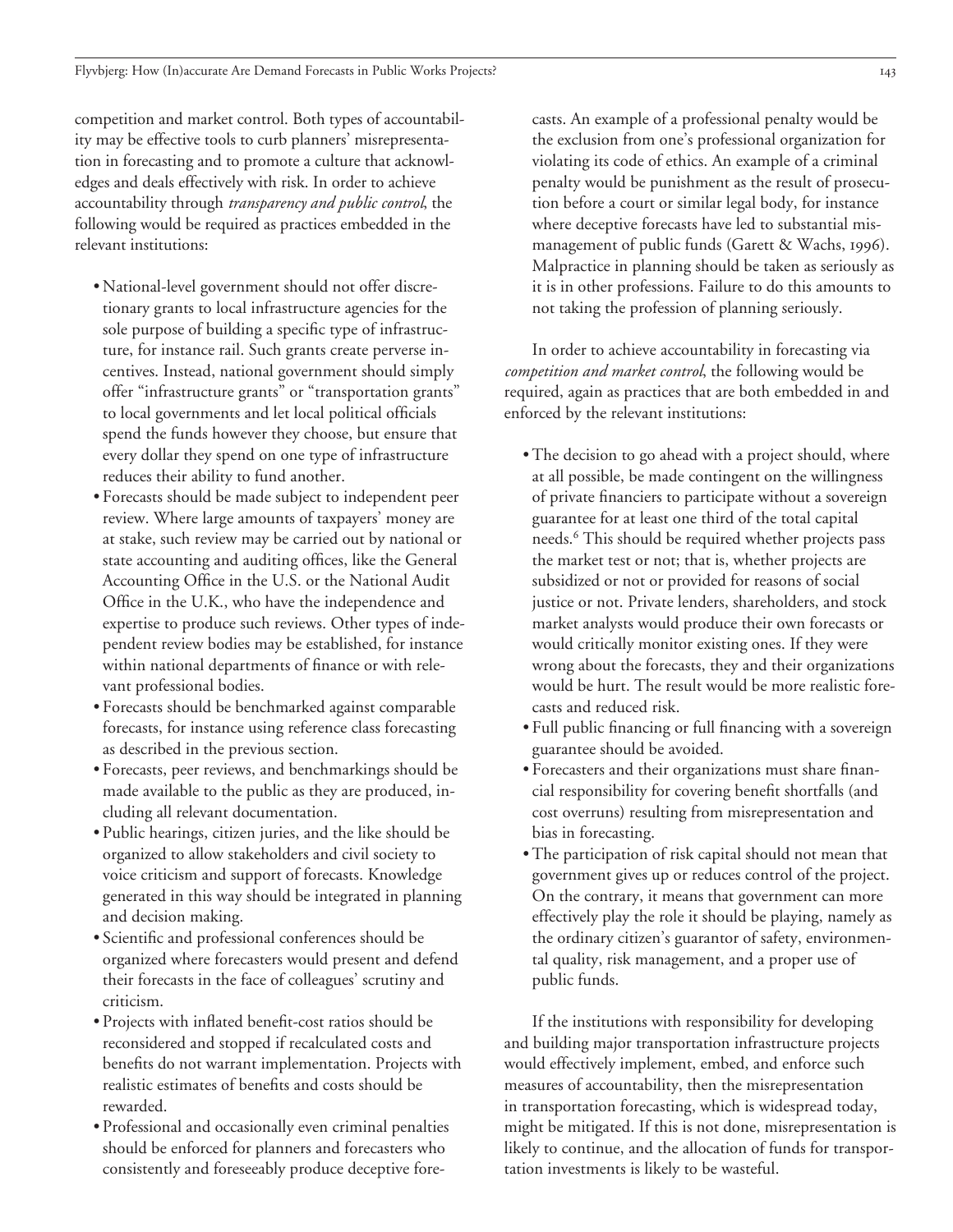### **Conclusions**

We conclude that the patronage estimates used by planners of rail infrastructure development are highly, systematically, and significantly misleading (inflated). This results in large benefit shortfalls for rail projects. For road projects the problem of misleading forecasts is less severe and less one sided than for rail. But even for roads, for half the projects the difference between actual and forecasted traffic is more than  $\pm$ 20%. On this background, planners and decision makers are well advised to take with a grain of salt any traffic forecast that does not explicitly take into account the uncertainty of predicting future traffic. For rail passenger forecasts, a grain of salt may not be enough.

The risks generated from misleading forecasts are typically ignored or downplayed in infrastructure planning, to the detriment of social and economic welfare. Risks, therefore, have a doubly negative effect in this particular type of planning, since it is one thing to take on a risk that one has calculated and is prepared to take, much as insurance companies and professional investors do, while it is quite another matter—one that moves risk-taking to a different and more problematic level—to ignore risks altogether. This is especially the case when risks are of the magnitude we have documented here, with many demand forecasts being off by more than 50% on investments that measure in hundreds of millions of dollars. Such behavior is bound to produce losers among those financing infrastructure, be they tax payers or private investors. If the losers or, for future projects, potential losers, want to protect themselves, then our study shows that the risk of faulty forecasts, and related risk assessment and management, must be placed at the core of planning and decision making. Our goal with this article has been to take a first step in this direction by developing the necessary data and approach.

The policy implications of our findings are clear. First, the findings show that a major planning and policy problem—namely misinformation—exists for this highly expensive field of public policy. Second, the size and perseverance over time of the problem of misinformation indicate that it will not go away by merely pointing out its existence and appealing to the good will of project promoters and planners to make more accurate forecasts. The problem of misinformation is an issue of power and profit and must be dealt with as such, using the mechanisms of transparency and accountability we commonly use in liberal democracies to mitigate rent-seeking behavior and the misuse of power. To the extent that planners partake in rent-seeking behavior and misuse of power, this may be seen as a violation of their code of ethics—that is, malpractice. Such malpractice should be taken seriously by the responsible institutions.

Failing to do so amounts to not taking the profession of planning seriously.

#### **Acknowledgments**

The authors wish to thank Daniel Kahneman, Dan Lovallo, Don Pickrell, James Ryan, Martin Wachs, the *JAPA* editors, and four anonymous referees for their valuable help. Research for the article was supported by the Danish Transportation Council and Aalborg University, Denmark.

#### **Notes**

**.** All projects that we know of for which comparable data on forecasted and actual traffic were obtainable were considered for inclusion in the sample. This was 485 projects, of which 275 were then rejected because of unclear or insufficient data quality. More specifically, of the 275 projects rejected, 124 were rejected because inaccuracy had been estimated in ways different from and incomparable to the way we decided to estimate inaccuracy; 151 projects were rejected because inaccuracies for these projects had been estimated on the basis of adjusted data for actual traffic instead of using original, actual count data as we decided to do. All projects for which valid and reliable data were available were included in the sample. This covers both projects for which we ourselves collected the data, and projects for which other researchers in other studies did the data collection. Our own data collection concentrated on large European projects, because too few data existed for this type of project to allow comparative studies. We collected primary data on the accuracy of traffic forecasts for 31 projects in Denmark, France, Germany, Sweden, and the U.K. and were thus able to increase by many times the number of large European projects with reliable data for both actual and estimated traffic, allowing for the first time comparative studies for this type of project where statistical methods can be applied. Other projects were included in the sample from the following studies: Webber (1976); Hall (1980); National Audit Office (1985, 1988); Fouracre, Allport, and Thomson (1990); Pickrell (1990); Walmsley and Pickett (1992); Skamris (1994); and Vejdirektoratet (1995). Statistical tests showed no differences between data collected through our own surveys and data collected from the studies carried out by other researchers.

**.** The figures mentioned here should be interpreted with caution. Without a published report for the FTA study, it is difficult to evaluate the assumptions behind the study and thus the validity and comparability of its results. When the study report has been published, such evaluation should be possible.

**.** We find that the estimated quantities are better than the actual quantities as a measure for project size in the evaluation of inaccuracy, because the estimates are what is known about size at the time of decision to build (and the time of making the forecasts), and using actual quantities would result in the mixing of cause and effect. **.** As in the other parts of our analyses, we include here both projects for which we ourselves collected primary data and projects for which other researchers did the data collection as part of other studies, which we then used as secondary sources. Again, our own data collection concentrated on large European projects, because data were particularly wanting for this project type. By means of a survey questionnaire and meetings with project managers, we collected primary data on causes of inaccurate traffic forecasts for 16 projects, while we collected secondary data for 218 projects from the following studies: Webber (1976), Hall (1980), National Audit Office (1988), Fouracre et al. (1990), Pickrell (1990), Wachs (1990), Leavitt et al. (1993), U.K. Department for Transport (1993), Skamris (1994), and Vejdirektoratet (1995).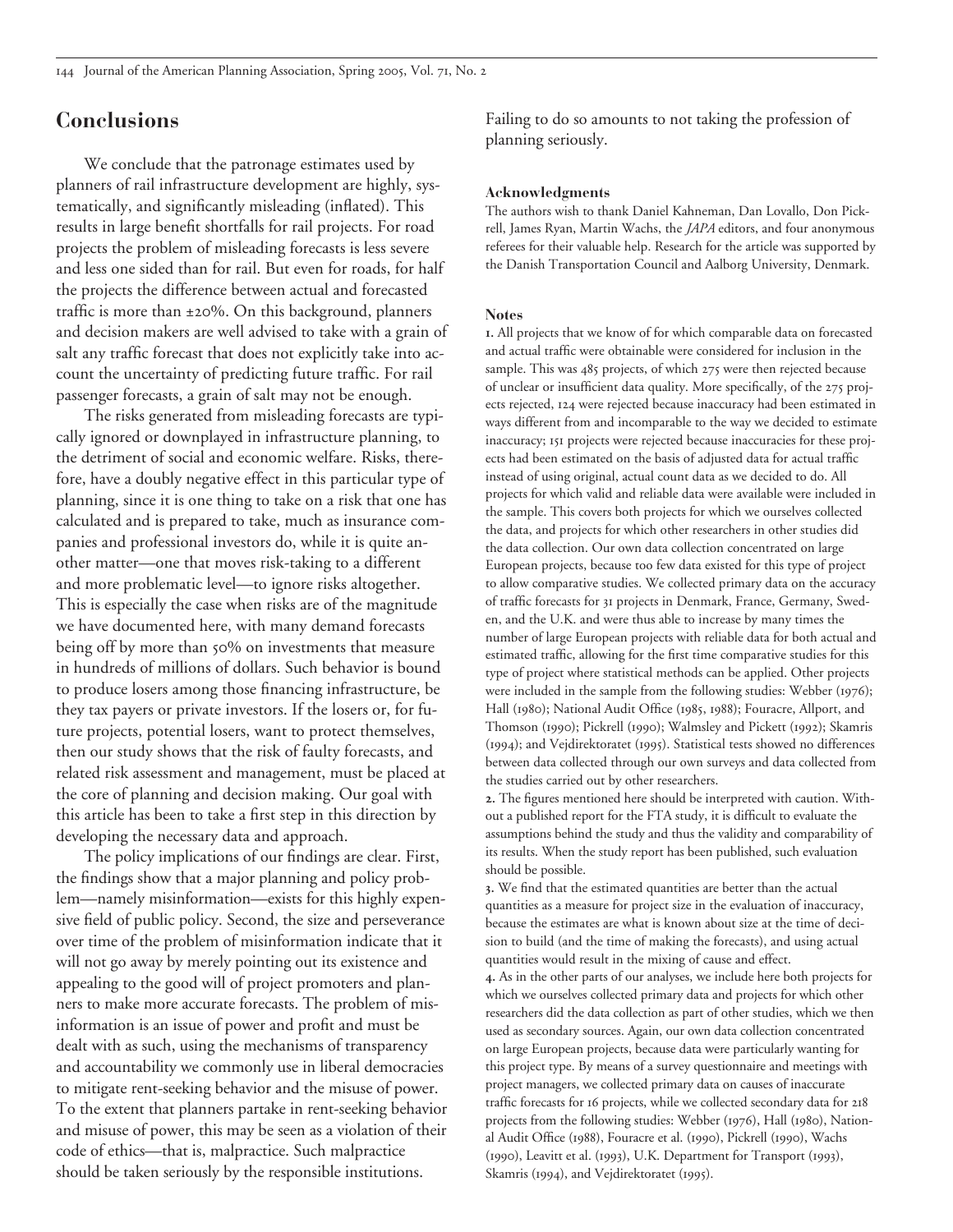**.** The closest we have come to an outside view on travel demand forecasts is Gordon and Wilson's (1984) use of regression analysis on an international cross section of light-rail projects to forecast patronage in a number of light-rail schemes in North America.

**.** The lower limit of a one-third share of private risk capital for such capital to effectively influence accountability is based on practical experience. See more in Flyvbjerg, Bruzelius, and Rothengatter (2003, pp.  $120 - 123$ ).

#### **References**

American Planning Association. (1991). *AICP code of ethics and profes*sional conduct (adopted October 1978, amended October 1991). Retrieved November, 2004, from http://www.planning.org/ethics/conduct.html American Public Transit Association. (1990). Off track: Response of the *American Public Transit Association to the UMTA report "Urban rail transit projects: Forecast versus actual ridership and costs."* Washington, DC: Author.

Ascher, W. (1979). Forecasting: An appraisal for policy-makers and plan*ners*. Baltimore: Johns Hopkins University Press.

Brooks, J. A., & Trevelyan, P. J. (1979). Before and after studies for inter-urban road schemes. In Planning and Transport Research and Computation Co. Ltd., *Highway planning and design: Proceedings of seminar N held at the PTRC summer annual meeting, University of Warwick, England from 9-12 July 1979* (pp. 251-266). London: PTRC Education and Research Services Ltd.

Flyvbjerg, B. (1996). The dark side of planning: Rationality and *Realrationalität*. In S. Mandelbaum, L. Mazza, & R. Burchell (Eds.), *Explorations in planning theory* (pp. 383-394). New Brunswick, NJ: Center for Urban Policy Research Press.

Flyvbjerg, B. (1998). *Rationality and power: Democracy in practice*. Chicago: University of Chicago Press.

Flyvbjerg, B. (2003, December). Delusions of success: Comment on Dan Lovallo and Daniel Kahneman. *Harvard Business Review*, 121-122. Flyvbjerg, B. (2004). *On measuring the inaccuracy of travel forecasts: Methodological considerations*. Manuscript submitted for publication.

Flyvbjerg, B., Bruzelius, N., & Rothengatter, W. (2003). *Megaprojects and risk: An anatomy of ambition*. Cambridge, UK: Cambridge University Press.

Flyvbjerg, B., Holm, M. K. S., & Buhl, S. L. (2002). Cost underestimation in public works projects: Error or lie? *Journal of the American Planning Association*, 68(3), 279-295.

Flyvbjerg, B., Holm, M. K. S., & Buhl, S. L. (2003). How common and how large are cost overruns in transport infrastructure projects? *Transport Reviews*, 23(1), 71-88.

Flyvbjerg, B., Holm, M. K. S., & Buhl, S. L. (2004). What causes cost overrun in transport infrastructure projects? *Transport Reviews*, 24(1), 3-18. Fouracre, P. R., Allport, R. J., & Thomson, J. M. (1990). The per-

*formance and impact of rail mass transit in developing countries* (TRRL Research Report 278). Crowthorne, UK: Transportation and Road Research Laboratory.

Fullerton, B., & Openshaw, S. (1985). An evaluation of the Tyneside Metro. In K. J. Button & D. E. Pitfield (Eds.), *International railway economics: Studies in management and efficiency* (pp. 177–208). Aldershot, UK: Gower.

Garett, M., & Wachs, M. (1996). *Transportation planning on trial: The Clean Air Act and travel forecasting*. Thousand Oaks, CA: Sage.

Gilovich, T., Griffin, D., & Kahneman, D. (Eds.). (2002). *Heuristics and biases: The psychology of intuitive judgment*. Cambridge, UK: Cambridge University Press.

Gordon, P., & Wilson, R. (1984). The determinants of light-rail transit demand: An international cross-sectional comparison. *Transportation Research A, 18A*(2), 135-140.

Hall, P. (1980). *Great planning disasters*. Harmondsworth, UK: Penguin Books.

Kahneman, D. (1994). New challenges to the rationality assumption. *Journal of Institutional and Theoretical Economics*, 150, 18–36.

Kahneman, D., & Tversky, A. (1979). Prospect theory: An analysis of decisions under risk. *Econometrica*, 47, 313-327.

Kain, J. F. (1990). Deception in Dallas: Strategic misrepresentation in rail transit promotion and evaluation. *Journal of the American Planning* Association, 56(2), 184-196.

Leavitt, D., Ennis, S., & McGovern, P. (1993). The cost escalation of rail *projects: Using previous experience to re-evaluate the CalSpeed estimates* (Working Paper No. 567). Berkeley: University of California, Berkeley, Institute of Urban and Regional Development.

Lovallo, D., & Kahneman, D. (2003, July). Delusions of success: How optimism undermines executives' decisions. *Harvard Business Review*,  $56 - 63.$ 

Mackinder, I. H., & Evans, S. E. (1981). *The predictive accuracy of British transportation studies in urban areas* (Supplementary Report 699). Crowthorne, UK: Transportation and Road Research Laboratory.

Maldonado, J. (1990). *Strategic planning: An approach to improving airport planning under uncertainty*. Unpublished master's thesis, Massachusetts Institute of Technology, Cambridge, MA.

Mierzejewski, E. A. (1995). A new strategic urban transportation planning *process*. University of South Florida, Center for Urban Transportation Research.

National Audit Office. (1985). *Department of transport: Expenditure on motorways and trunk roads*. London: Author.

National Audit Office. (1988). *Department of Transport, Scottish Development Department and Welsh Office: Road planning*. London: Her Majesty's Stationary Office.

National Audit Office. (1992). *Department of Transport: Contracting for roads*. London: Author.

**National Audit Office.** (2003). *PFI: Construction performance* (Report by the Comptroller and Auditor General HC 371 Session 2002-2003). London: Author.

Pickrell, D. H. (1990). *Urban rail transit projects: Forecast versus actual ridership and cost*. Washington, DC: U.S. Department of Transportation. **Richmond, J. E. D.** (). *New rail transit investments: A review*. Cambridge, MA: Harvard University, John F. Kennedy School of Government.

Royal Town Planning Institute. (2001). *Code of professional conduct*. Retrieved November, 2004, from http://www.rtpi.org.uk/about-the -rtpi/codecond.pdf

Ryan, J. (2004, January 13). *Predicted and actual ridership for recent new* starts projects (P04-1165). Presentation at the 83rd Annual TRB Meeting, Session 501, Washington, DC.

Skamris, M. K. (1994). *Large transportation projects: Forecast versus actual* traffic and costs (Report No. 151). Aalborg: Aalborg University, Department of Development and Planning.

Thompson, L. S. (1993, March–April). Trapped in the forecasts: An economic field of dreams. *TR News*, 165.

U.K. Department for Transport. (1993). *Comparison of forecast and observed traffic on trunk road schemes*. London: Author.

U.K. Department for Transport. (2004). *Procedures for dealing with optimism bias in transport planning: Guidance document*. London: Author. Available at http://www.dft.gov.uk/stellent/groups/dft \_localtrans/documents/page/dft\_localtrans\_029645.hcsp